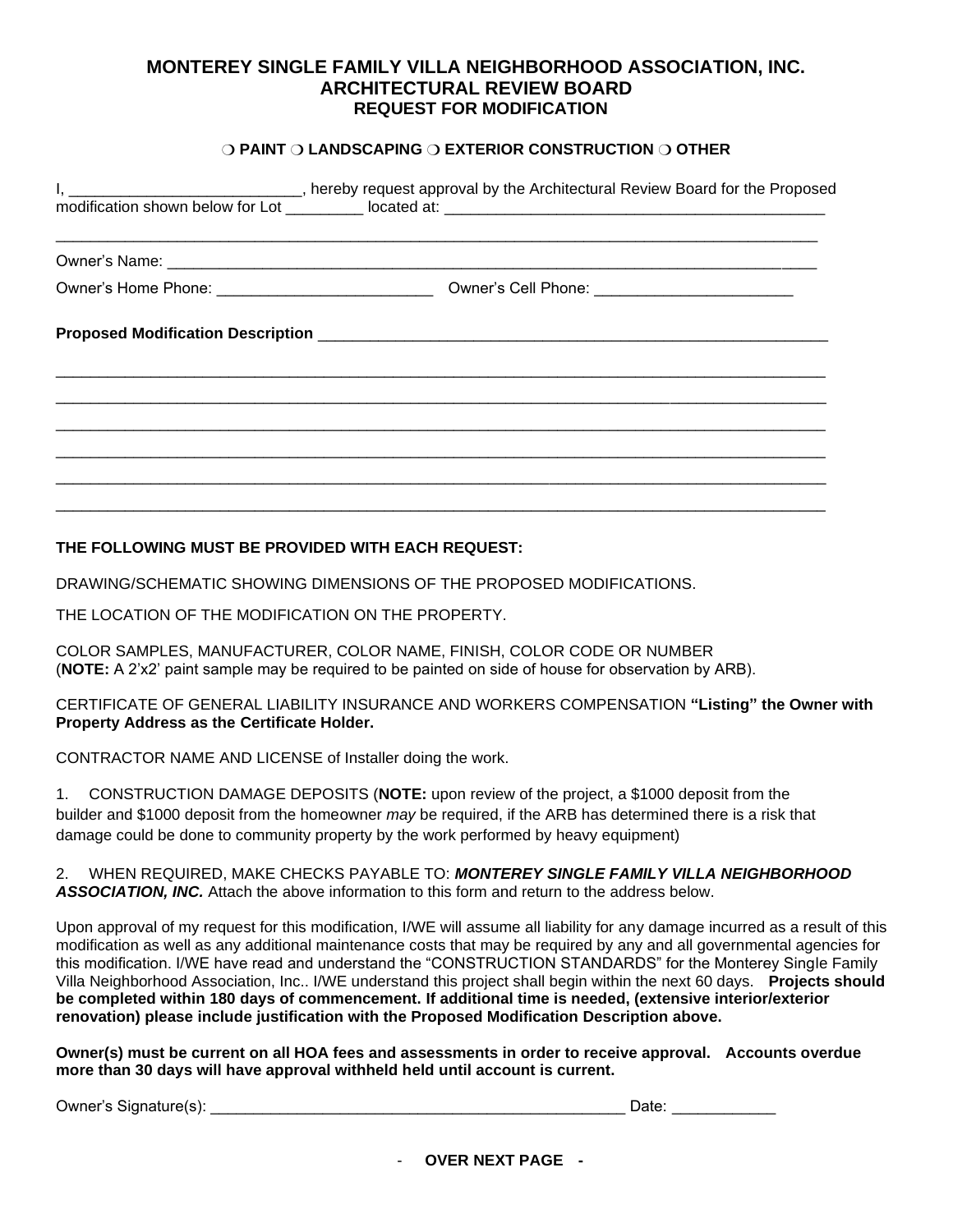#### **Monterey SFV Architectural Change/Modification Request Page 2**

| <b>CONSTRUCTION DAMAGE DEPOSIT (If Required):</b> |  |  |
|---------------------------------------------------|--|--|
|                                                   |  |  |

Name \_\_\_\_\_\_\_\_\_\_\_\_\_\_\_\_\_\_\_\_\_\_ Date \_\_\_\_\_\_\_\_\_\_\_\_ Amount \_\_\_\_\_\_\_\_ Check # \_\_\_\_\_\_\_\_\_\_

Name Date Date Amount Check #

## **MONTEREY SINGLE FAMILY VILLA NEIGHBORHOOD ASSOC., INC. CONSTRUCTION STANDARDS**

All exterior construction activity in the Monterey Single Family Villa Neighborhood Association must comply with the *Covenants and Restriction*s of the **Monterey Single Family Villa Neighborhood Association, Inc**. and **Monterey Master Owners Association, Inc.** The following summary is provided for convenience:

**PRE-CONSTRUCTION** After the Lot Owner has received ARB plan approval, the following requirements must be satisfied before site preparation, materials delivery or construction may commence.

**Signs:** General Contractor and Architect signs must be approved by the ARB. Signs must be no larger than four square feet and erected no closer than three feet to the road right of way. No sign may be attached to any tree. No subcontractor signs are permitted.

**Deposits where required:** When a damage deposit is required, deposit is \$1000.00 from the contractor and and \$1000 from the owner, to be included with submittal of plans for approval and shall indemnify the Association for damages to Association or neighboring lot property during construction. Owner or Contractor liability may exceed these deposits.

**Permit:** ARB approval does not preclude any requirement for building permits from the County Building Department or other applicable agencies.

**Utilities:** Location of all underground utilities should be obtained from the respective companies.

**Return Request to: Wendy Weld / Sandcastle Community Management c/o Monterey SFV Neighborhood Home E-mail: wendyw@sandcastlecm.com; Fax: (239) 593-4812**

------------------------------------------------------------------------------------------------------------------------------------------------------------------

ARB Meeting Date: \_\_\_\_\_\_\_\_\_\_\_

The above request for modification to Lot# has been:

( ) APPROVED

( ) APPROVED WITH THE FOLLOWING CHANGES:

( ) DAMAGE DEPOSIT REQUIRED

( ) DISAPPROVED

By: \_\_\_\_\_\_\_\_\_\_\_\_\_\_\_\_\_\_\_\_\_\_\_\_\_\_\_\_\_\_\_\_\_\_\_\_\_\_\_\_\_ \_\_\_\_\_\_\_\_\_\_\_\_\_\_\_\_\_\_\_\_\_\_\_\_\_\_\_\_\_\_\_\_\_\_\_\_\_\_\_\_\_ ARB Signature By: \_\_\_\_\_\_\_\_\_\_\_\_\_\_\_\_\_\_\_\_\_\_\_\_\_\_\_\_\_\_\_\_\_\_\_\_\_\_\_\_\_ \_\_\_\_\_\_\_\_\_\_\_\_\_\_\_\_\_\_\_\_\_\_\_\_\_\_\_\_\_\_\_\_\_\_\_\_\_\_\_\_\_ ARB Signature **ARB** Signature By: \_\_\_\_\_\_\_\_\_\_\_\_\_\_\_\_\_\_\_\_\_\_\_\_\_\_\_\_\_\_\_\_\_\_\_\_\_\_\_\_\_ \_\_\_\_\_\_\_\_\_\_\_\_\_\_\_\_\_\_\_\_\_\_\_\_\_\_\_\_\_\_\_\_\_\_\_\_\_\_\_\_\_\_\_ ARB Signature **ARB Signature** ARB Signature

\_\_\_\_\_\_\_\_\_\_\_\_\_\_\_\_\_\_\_\_\_\_\_\_\_\_\_\_\_\_\_\_\_\_\_\_\_\_\_\_\_\_\_\_\_\_\_\_\_\_\_\_\_\_\_\_\_\_\_\_\_\_\_\_\_\_\_\_\_\_\_\_\_\_\_\_\_\_\_\_\_\_\_\_\_\_\_\_\_ \_\_\_\_\_\_\_\_\_\_\_\_\_\_\_\_\_\_\_\_\_\_\_\_\_\_\_\_\_\_\_\_\_\_\_\_\_\_\_\_\_\_\_\_\_\_\_\_\_\_\_\_\_\_\_\_\_\_\_\_\_\_\_\_\_\_\_\_\_\_\_\_\_\_\_\_\_\_\_\_\_\_\_\_\_\_\_\_\_ \_\_\_\_\_\_\_\_\_\_\_\_\_\_\_\_\_\_\_\_\_\_\_\_\_\_\_\_\_\_\_\_\_\_\_\_\_\_\_\_\_\_\_\_\_\_\_\_\_\_\_\_\_\_\_\_\_\_\_\_\_\_\_\_\_\_\_\_\_\_\_\_\_\_\_\_\_\_\_\_\_\_\_\_\_\_\_\_\_ \_\_\_\_\_\_\_\_\_\_\_\_\_\_\_\_\_\_\_\_\_\_\_\_\_\_\_\_\_\_\_\_\_\_\_\_\_\_\_\_\_\_\_\_\_\_\_\_\_\_\_\_\_\_\_\_\_\_\_\_\_\_\_\_\_\_\_\_\_\_\_\_\_\_\_\_\_\_\_\_\_\_\_\_\_\_\_\_\_